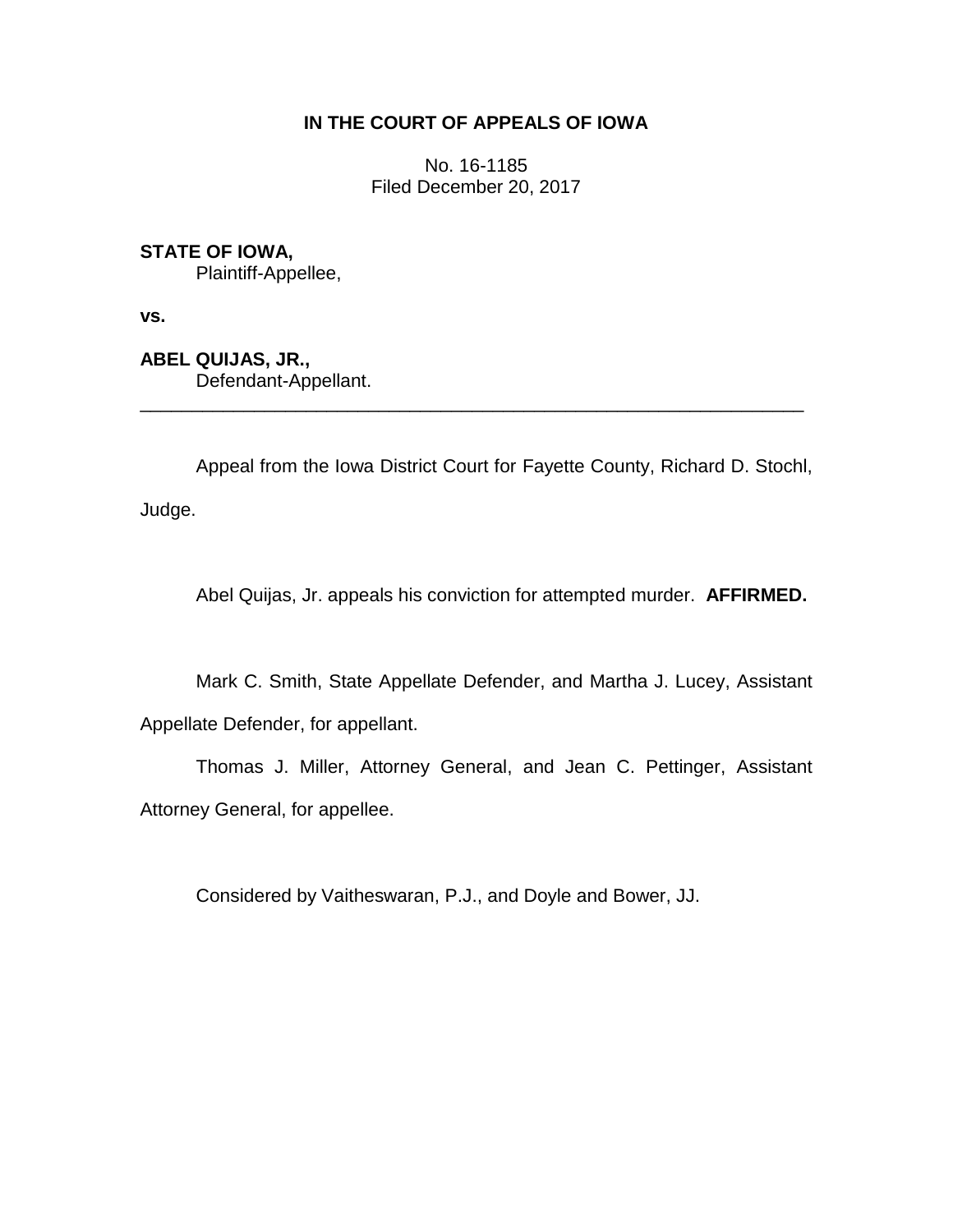#### **VAITHESWARAN, Presiding Judge.**

Abel Quijas, Jr. appeals a judgment for attempted murder. He contends the district court abused its discretion in overruling an objection to what he characterizes as other bad acts evidence. He also raises several ineffective assistance of counsel claims.

## *I. Background Facts and Proceedings*

The Oelwein Police Department received notice of a package to be delivered to an address flagged for possible drug activity. The package contained a toy, which concealed a half-pound of methamphetamine. Officers took the package to the address. Abel Quijas, Sr. answered the door. The officers identified themselves and told him what was inside the package. Quijas, Sr. said the package was for his son, Abel Quijas, Jr.

The officers had Quijas, Sr. call his son. Quijas came, retrieved the package, and left, followed by the officers, who had been hiding in a bedroom. Quijas refused to stop as instructed, got into his vehicle, and revved the motor. One of the officers braced himself against the hood of the car, withdrew his firearm, pointed it at Quijas, and yelled, "Don't do it, don't do it." Quijas looked at the officer, turned directly into him, and "mashed the gas."

The State charged Quijas with attempt to commit murder. *See* Iowa Code § 707.11 (2013). A jury found him guilty as charged. This appeal followed.

### *II. Other Acts Evidence*

At trial, the State elicited the following testimony from Quijas, Sr.: "Q. Before that day had other packages come to your apartment that your son called you on? A. Yes." Quijas' attorney interposed an objection, which the court construed as an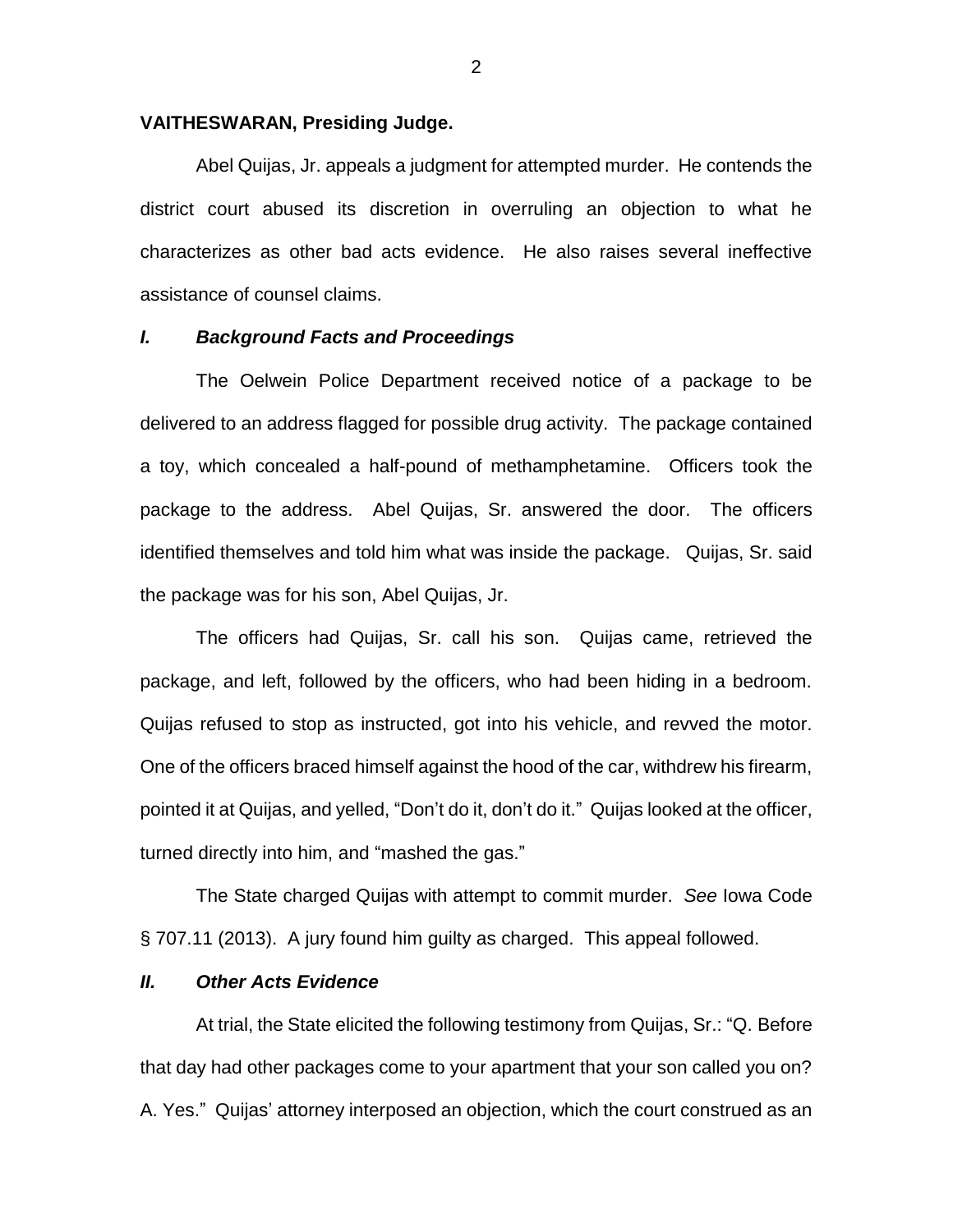objection to the line of questioning. The court overruled the objection, and the

State continued the questioning as follows:

Q. Mr. Quijas, Sr., the question I . . . asked you, was there other packages that arrived for your son, the defendant, at your house? A. Yes.

Q. And these other packages, were they addressed to you? A. No.

Q. Who were they addressed to? A. [E.T.].

Q. [E.T.], your grandson? A. Uh-huh.

Q. All right. And those other packages, did your son come and pick those up? A. Yes.

Q. And would he call and when the package—would you call when they were delivered? A. Yes.

Following this exchange, the parties made an additional record outside the

presence of the jury. Quijas argued evidence of prior deliveries was not relevant,

the probative value was substantially outweighed by its prejudicial effect, and the

evidence violated a pretrial order excluding evidence of other police investigations.

The State argued the evidence was relevant to establish why Quijas, Sr. called his

son.

The district court clarified its original ruling as follows:

I overruled the objection. The testimony from . . . [Quijas] Sr. was that packages were sent to his home addressed to his grandson, [E.T.], and that he knew that those packages were actually for his son, Abel Quijas, Jr., and that is why on the date that agents delivered the package to the residence . . . . , he knew to call his son and say, this package is here for you. *So it's not being offered to prove that he has committed prior bad acts; I'm admitting it simply to show why [Quijas, Sr.] called his son.* And for that purpose I do find it relevant, and I do not find that any prejudicial effect it may have certainly does not outweigh the probative value.

(Emphasis added.)

On appeal, Quijas contends the district court abused its discretion in overruling his objection. In his view, this "other bad acts" evidence was "not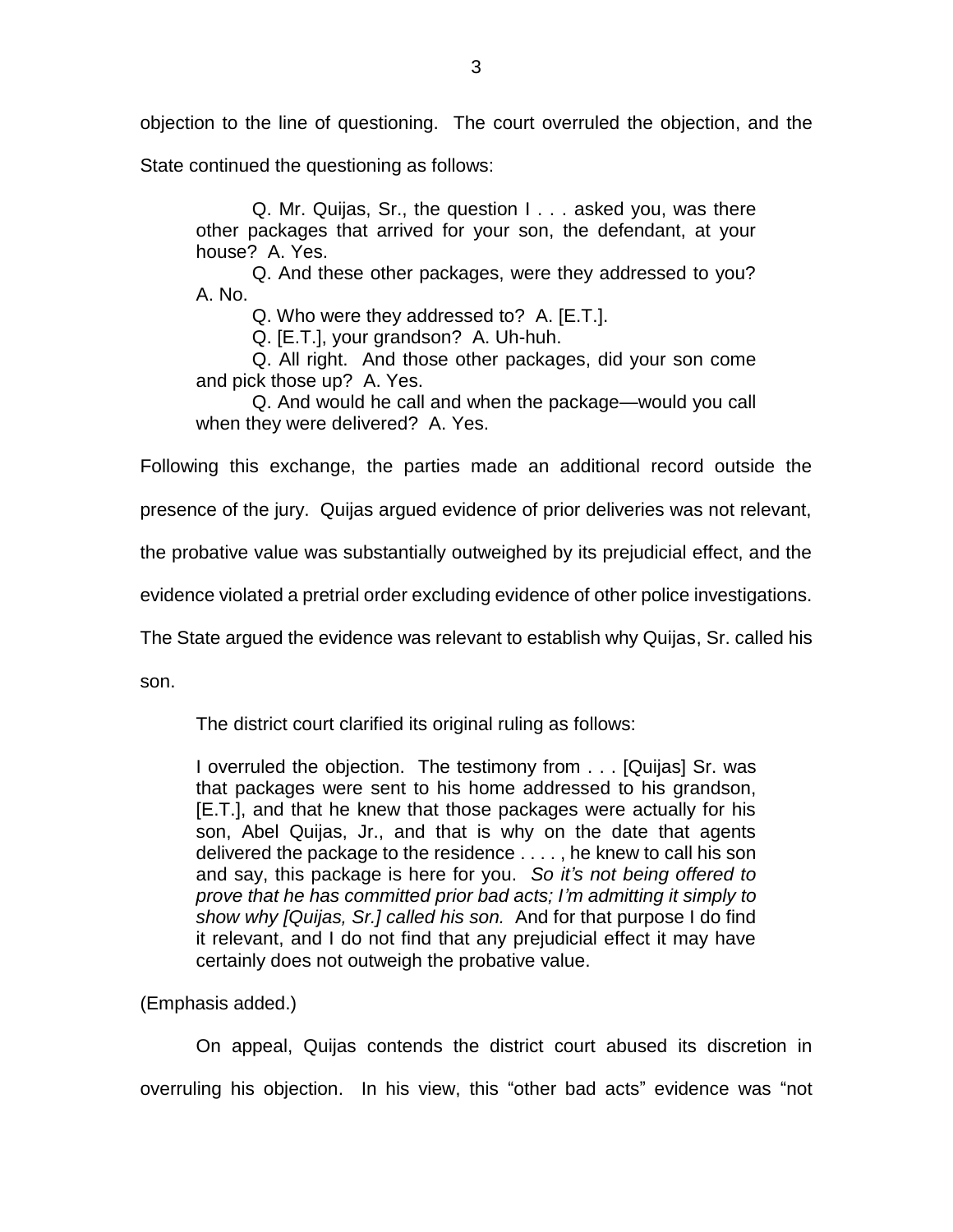admissible to prove" he acted in conformity with his character and "was not admissible for any proper purpose." *See* Iowa R. Evid. 5.404(b).<sup>1</sup> He takes issue with the State's "responsive conduct" rationale for admission, asserting the State already established that Quijas, Sr. called his son following the delivery.

The Iowa Supreme Court recently addressed the "responsive conduct" ground for admitting evidence, framing the inquiry as follows: "In deciding whether an out-of-court statement is offered to explain responsive conduct, the court considers whether the statement is truly relevant to the purpose for which it is being offered, or whether the statement is merely an attempt to put before the fact finder inadmissible evidence." *State v. Plain*, 898 N.W.2d 801, 812 (Iowa 2017) (citation omitted). The court concluded the evidence was inadmissible but found "the district court's admission of hearsay evidence . . . did not constitute reversible error because it was merely cumulative and thus not prejudicial." *Id.* at 829.

The same is true here. Assuming without deciding the testimony about prior deliveries was inadmissible "conformity" evidence under rule 5.404(b), it was cumulative of other evidence that came in without objection. Specifically, one of the officers testified without objection that Quijas, Sr. "acknowledged . . . he'd received packages four or five times previously. . . . And upon arrival of the package, he would call his son and his son would come pick up the package." A

 $\overline{a}$ 

4

<sup>&</sup>lt;sup>1</sup> The rule provided:

Evidence of other crimes, wrongs, or acts is not admissible to prove the character of a person in order to show that the person acted in conformity therewith. It may, however, be admissible for other purposes, such as proof of motive, opportunity, intent, preparation, plan, knowledge, identity, or absence of mistake or accident.

Iowa R. Evid. 5.404(b) (2013). Non-substantive changes to the rule have since been made.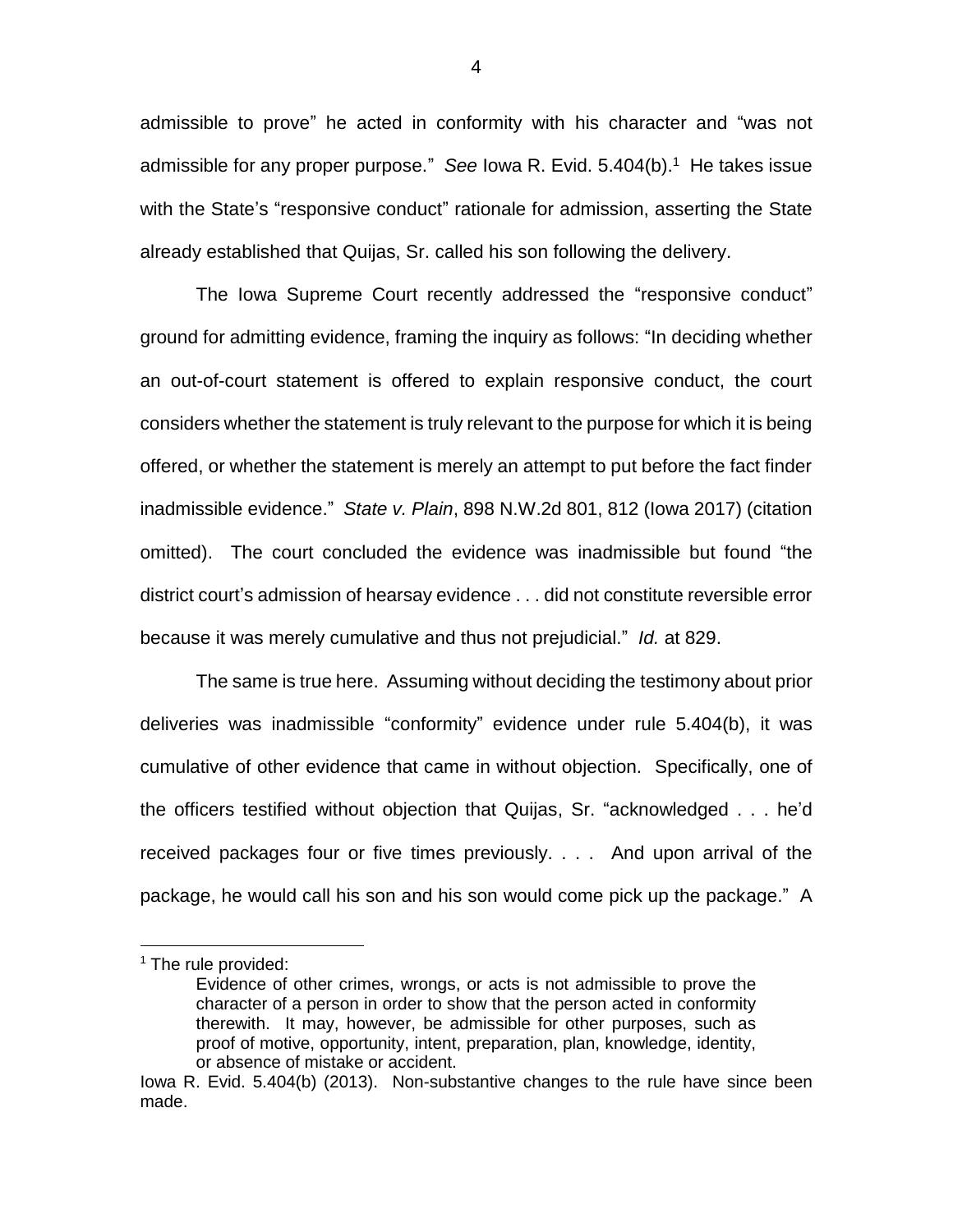second officer was asked whether Quijas, Sr. talked about other packages delivered to the home. Although an objection to this question was sustained, defense counsel did not object to the prosecutor's next question: "[A]fter having a conversation with Abel Quijas, Sr., there was a discussion what you were going to do?" The officer answered, "Yes. Simply asked him what is the normal procedure when you get a package like this, what do you normally do. He advised us that he makes a phone call to his son, Abel Quijas, Jr." This response informed the jury the delivery was one of several. Because the evidence of prior deliveries came in through other witnesses without objection, the admission of Quijas, Sr.'s testimony over defense counsel's objection was not prejudicial and does not require reversal. We affirm the judgment for attempted murder.

#### *III. Ineffective Assistance of Counsel*

Quijas raises a number of ineffective-assistance-of-counsel claims: (1) whether counsel was ineffective in failing to object to (a) testimony about previous deliveries of packages, (b) a toxicology report, (c) testimony of his entry into a shed and semi-truck, (d) testimony he asked for help to flee to Minnesota, (e) testimony about certain drug-related evidence, (f) testimony about money found in the basement where he was hiding, (g) a prefatory instruction entitled "Facts," and (h) an instruction defining participation in a crime; (2) whether counsel was ineffective in failing to request a limiting instruction on "other bad acts"; and (3) whether counsel was ineffective as a result of the cumulative effect of these errors. We preserve these claims for postconviction relief. *See State v. Biddle*, 652 N.W.2d 191, 203 (Iowa 2002) ("Generally, we do not resolve claims of ineffective assistance of counsel on direct appeal. Rather, we preserve such claims for

5